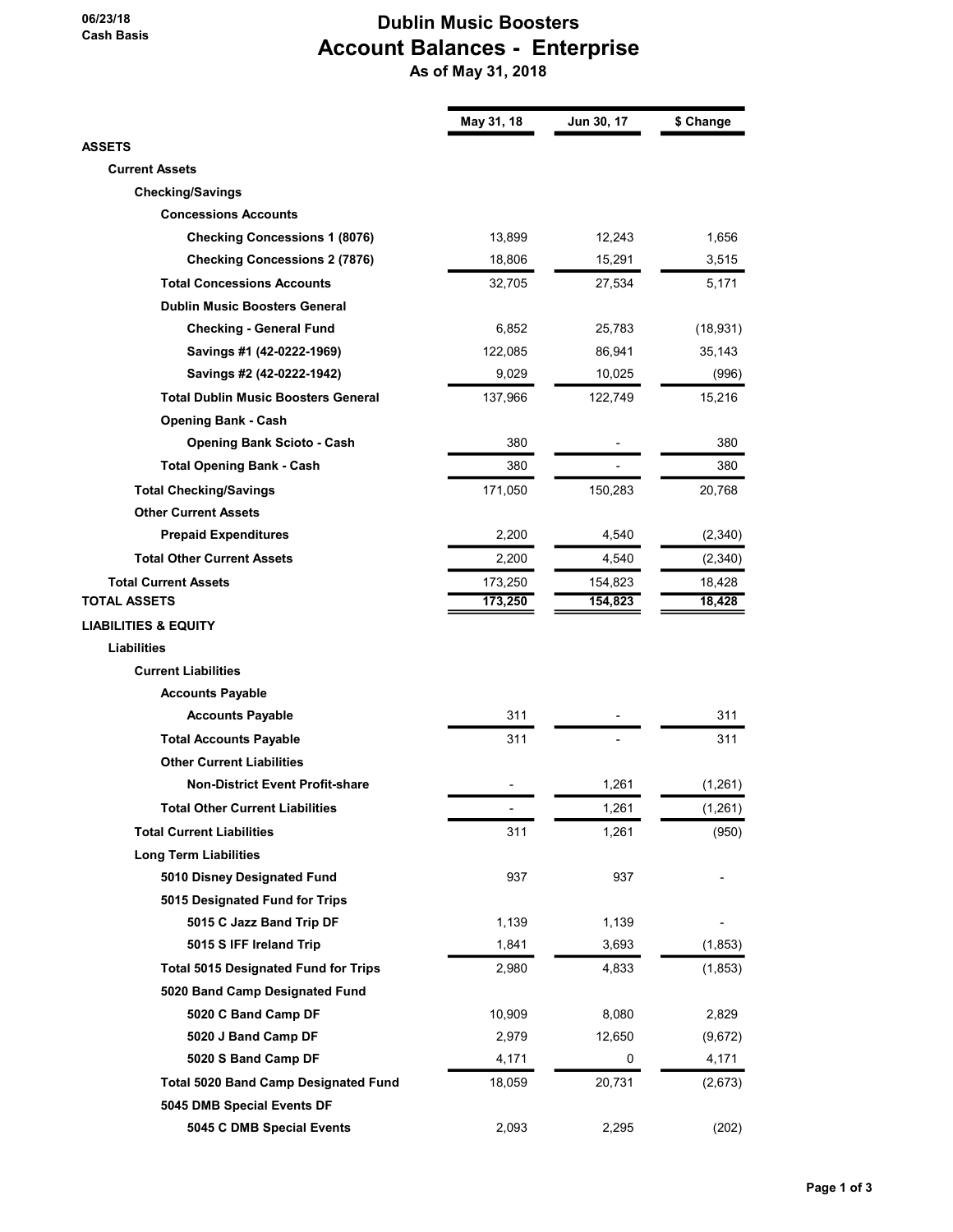06/23/18 Cash Basis

## Dublin Music Boosters Account Balances - Enterprise As of May 31, 2018

|                                              | May 31, 18 | Jun 30, 17 | \$ Change |
|----------------------------------------------|------------|------------|-----------|
| 5045 J DMB Special Events                    | 90         | 99         | (9)       |
| 5045 O DMB Special Events                    | 1,123      | 1,123      |           |
| 5045 S DMB Special Events                    | 6          | 311        | (305)     |
| <b>Total 5045 DMB Special Events DF</b>      | 3,311      | 3,829      | (517)     |
| 5050 Choir Designated Fund                   |            |            |           |
| 5050 C Choir DF                              | (147)      |            | (147)     |
| 5050 J Choir DF                              | 1,964      | 2,347      | (384)     |
| <b>Total 5050 Choir Designated Fund</b>      | 1,817      | 2,347      | (531)     |
| 5051 Orch Misc Designated Fund               |            |            |           |
| 5051 C Orch Misc Fund DF                     | 735        | 1,442      | (707)     |
| 5051 J Orch Misc Fund DF                     | 1,088      | 1,088      |           |
| 5051 S Orch Misc Fund DF                     | 500        | 500        | (0)       |
| <b>Total 5051 Orch Misc Designated Fund</b>  | 2,322      | 3,030      | (708)     |
| 5060 Director's Designated Fund              |            |            |           |
| 5060 C Director's DF                         | 47,436     | 43,010     | 4,426     |
| 5060 J Director's DF                         | 13,975     | 4,448      | 9,527     |
| 5060 S Director's DF                         | 2,197      | 222        | 1,975     |
| <b>Total 5060 Director's Designated Fund</b> | 63,608     | 47,680     | 15,928    |
| 5090 Memorial Scholarships                   | 7,028      |            | 7,028     |
| 6010 Video Designated Fund                   |            |            |           |
| 6010 C Video Fund DF                         | 2,459      | 2,717      | (258)     |
| 6010 J Video Fund DF                         | 3,295      | 1,946      | 1,349     |
| 6010 S Video Fund DF                         | 0          | 0          | -         |
| <b>Total 6010 Video Designated Fund</b>      | 5,754      | 4,663      | 1,091     |
| 6020 Uniform Fee Acc Desig Fnd               |            |            |           |
| 6020 C Uniform Fees/Acces DF                 | 1,888      | 0          | 1,888     |
| 6020 J Uniform Fees/Acces DF                 | 3,155      | 1,594      | 1,560     |
| 6020 S Uniform Fees/Acces DF                 | 15,986     | 14,694     | 1,293     |
| Total 6020 Uniform Fee Acc Desig Fnd         | 21,029     | 16,288     | 4,741     |
| 6040 Orchestra Uniform                       |            |            |           |
| <b>S Orchestra Uniform</b>                   | (0)        | (0)        |           |
| <b>Total 6040 Orchestra Uniform</b>          | (0)        | (0)        |           |
| 6045 Choral Uniform DF                       |            |            |           |
| 6045 S Choral Uniform                        | 27         | (0)        | 28        |
| <b>Total 6045 Choral Uniform DF</b>          | 27         | (0)        | 28        |
| 8150 Inst Purc Designated Fund               |            |            |           |
| 8150 C Instru Purchase Fund DF               | 2,955      | 2,955      |           |
| 8150 J Instru Purchase Fund DF               |            | 3,082      | (3,082)   |
| 8150 S Instru Purchase Fund DF               |            | 676        | (676)     |
| <b>Total 8150 Inst Purc Designated Fund</b>  | 2,955      | 6,713      | (3,758)   |
| <b>Reserve Fund 30% of Budget</b>            | 30,000     | 30,000     |           |
| <b>Total Long Term Liabilities</b>           | 159,827    | 141,051    | 18,776    |
| <b>Total Liabilities</b>                     | 160,138    | 142,312    | 17,826    |
| <b>Equity</b>                                |            |            |           |

Page 2 of 3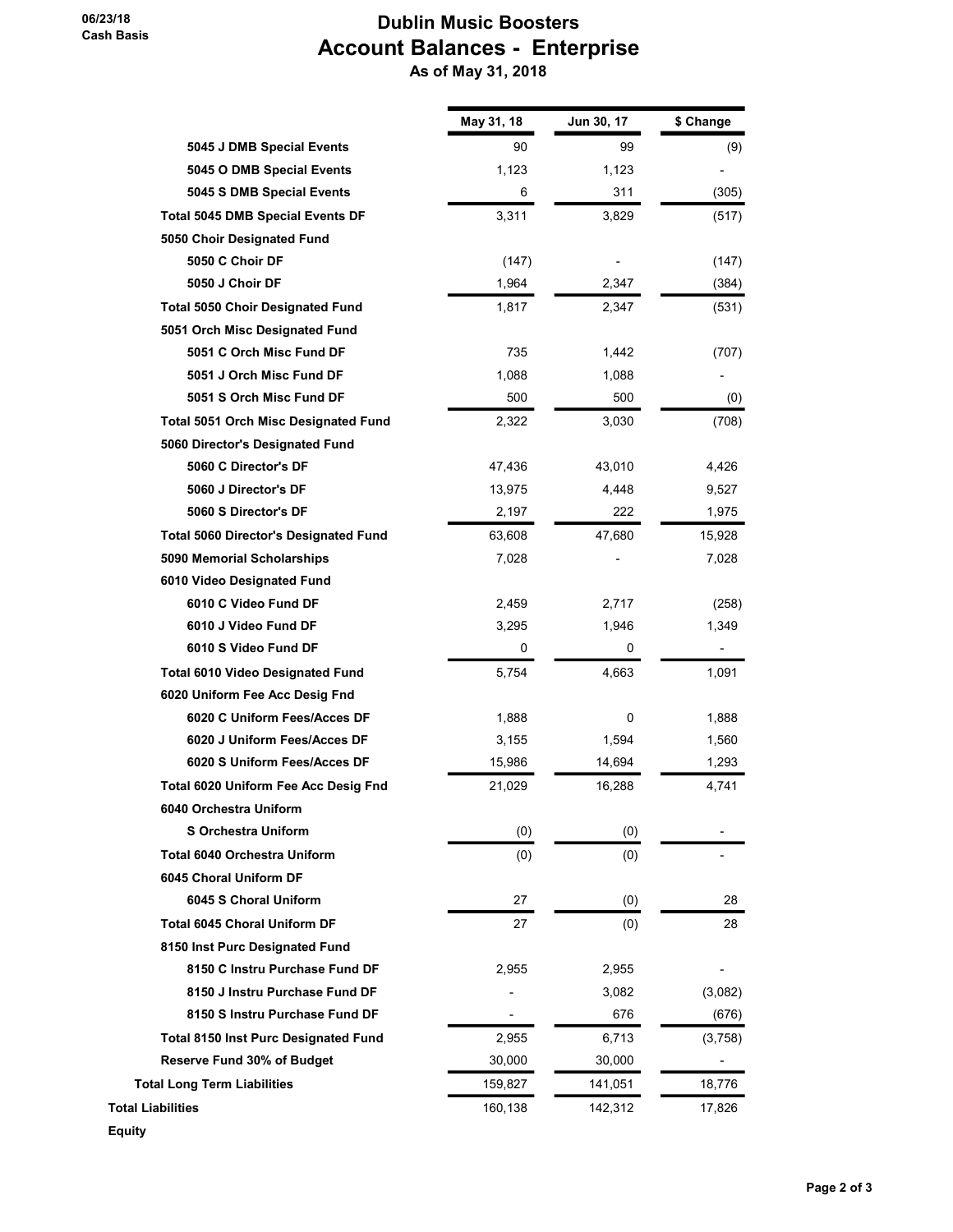## Dublin Music Boosters Account Balances - Enterprise As of May 31, 2018

|                                       | May 31, 18 | Jun 30, 17 | \$ Change |
|---------------------------------------|------------|------------|-----------|
| <b>Unrestricted Net Assets</b>        | 12.511     | 5.089      | 7,422     |
| Net Income                            | 602        | 7.422      | (6,821)   |
| <b>Total Equity</b>                   | 13.113     | 12.511     | 602       |
| <b>TOTAL LIABILITIES &amp; EQUITY</b> | 173.250    | 154.823    | 18.428    |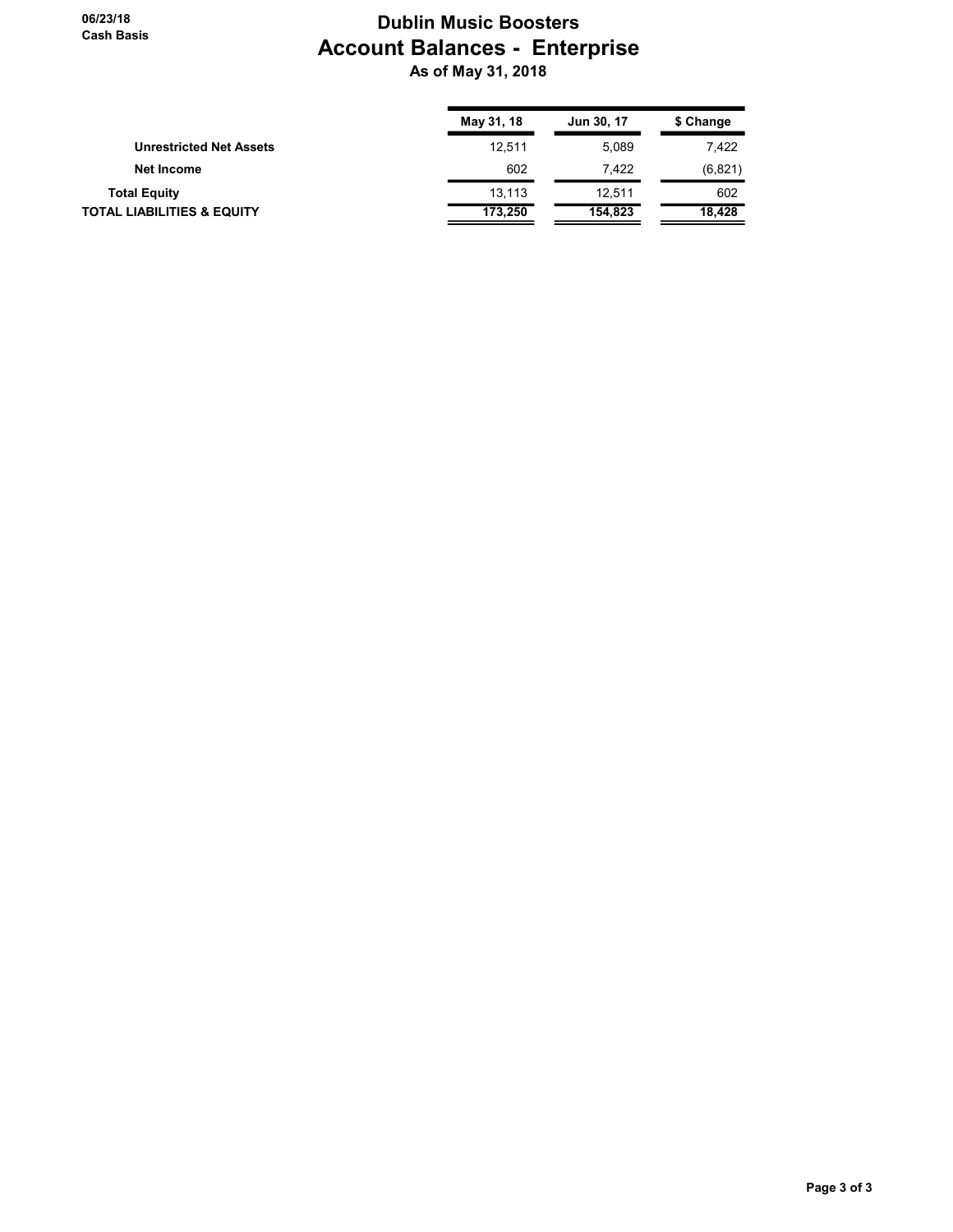06/23/18 Cash Basis

|                                         | Jul '17 - May 18 | <b>Annual Budget</b> | Variance |
|-----------------------------------------|------------------|----------------------|----------|
| <b>Ordinary Income/Expense</b>          |                  |                      |          |
| Income                                  |                  |                      |          |
| 0000 Corp Gifts & Uncatgzed Inc         |                  |                      |          |
| 0000 O Corporate Matching Gifts         | 40               |                      | 40       |
| Total 0000 Corp Gifts & Uncatgzed Inc   | 40               |                      | 40       |
| 1010 Annual Fund Drive                  |                  |                      |          |
| 1010 Annual Fund Drive Income           | 36,299           | 38,300               | (2,001)  |
| 1010 Fund Drive Expenses                | (72)             |                      | (72)     |
| <b>Total 1010 Annual Fund Drive</b>     | 36,227           | 38,300               | (2,073)  |
| 1011 Concessions Income                 |                  |                      |          |
| <b>1011 District Event Income</b>       | 128,927          | 136,000              | (7,073)  |
| 2011 Concessions Expense                | (453)            |                      | (453)    |
| 2011 Cost of Goods Sold                 | (54, 955)        | (63, 500)            | 8,546    |
| <b>Total 1011 Concessions Income</b>    | 73,519           | 72,500               | 1,019    |
| 1030 Misc Fund Raiser                   |                  |                      |          |
| 1030 O Misc Fund Raiser                 | 856              | 6,000                | (5, 144) |
| 1030 Z Kroger Reward Cards              | 758              |                      | 758      |
| <b>Total 1030 Misc Fund Raiser</b>      | 1,613            | 6,000                | (4, 387) |
| 1040 Interest Income                    | 119              | 200                  | (81)     |
| 1100 Special Events Income              |                  |                      |          |
| 1110 Dublin Showcase                    | 12,933           |                      | 12,933   |
| 1120 DFL Championships                  | 338              |                      | 338      |
| 1130 Emerald City Music Games           | 2,983            |                      | 2,983    |
| <b>Total 1100 Special Events Income</b> | 16,253           |                      | 16,253   |
| <b>1200 School Fundraisers</b>          |                  |                      |          |
| 1200 C_Coffman Fundraisers              | 9,852            |                      | 9,852    |
| 1200 J_Jerome Fundraisers               | 7,085            |                      | 7,085    |
| 1200 S_Scioto Fundraisers               | 6,854            |                      | 6,854    |
| <b>Total 1200 School Fundraisers</b>    | 23,791           |                      | 23,791   |
| <b>Total Income</b>                     | 151,563          | 117,000              | 34,563   |
| <b>Gross Profit</b>                     | 151,563          | 117,000              | 34,563   |
| <b>Expense</b>                          |                  |                      |          |
| 200a General Booster Expenses           |                  |                      |          |
| 1051 Bank Activity                      |                  |                      |          |
| 1051 O Bank Charges                     | 762              | 350                  | (412)    |
| <b>Total 1051 Bank Activity</b>         | 762              | 350                  | (412)    |
| 2010 Officer's Expenses                 |                  |                      |          |
| 2010 C Officer's Expense                | 49               |                      | (49)     |
| 2010 O Officer's Expense                |                  |                      |          |
| 2010 O Accounting                       |                  | 910                  | 910      |
| 2010 O Insurance                        | 796              | 1,200                | 404      |
| 2010 O Officer's Expense - Other        | 356              | 860                  | 504      |
|                                         |                  |                      |          |
| Total 2010 O Officer's Expense          | 1,152            | 2,970                | 1,818    |
| <b>Total 2010 Officer's Expenses</b>    | 1,201            | 2,970                | 1,769    |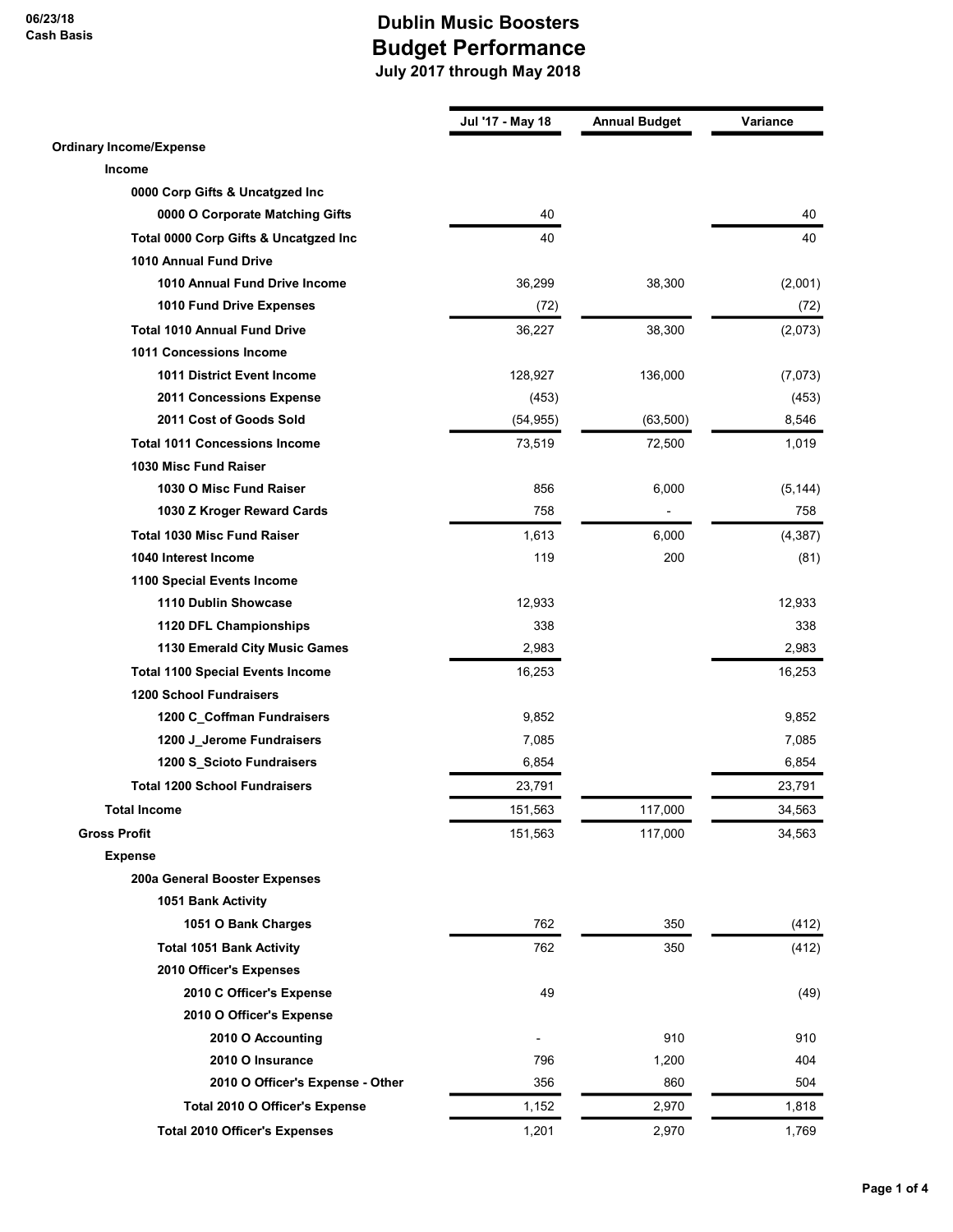|                          |                                                      | Variance                                                        |
|--------------------------|------------------------------------------------------|-----------------------------------------------------------------|
|                          |                                                      |                                                                 |
|                          |                                                      |                                                                 |
|                          |                                                      |                                                                 |
|                          |                                                      |                                                                 |
| 1,000                    | 1,000                                                |                                                                 |
|                          | 1,000                                                |                                                                 |
|                          |                                                      |                                                                 |
| 3,000                    | 3,000                                                |                                                                 |
| 6,163                    | 7,520                                                | 1,357                                                           |
|                          |                                                      |                                                                 |
|                          |                                                      |                                                                 |
| 500                      | 500                                                  |                                                                 |
| 294                      | 630                                                  | 336                                                             |
| 300                      | 700                                                  | 400                                                             |
| 1,094                    | 1,830                                                | 736                                                             |
| 2,147                    | 2,400                                                | 253                                                             |
| 451                      | 720                                                  | 269                                                             |
|                          | 1,350                                                | 1,350                                                           |
| 6,173                    | 8,000                                                | 1,827                                                           |
|                          |                                                      |                                                                 |
| 500                      | 500                                                  |                                                                 |
| 476                      | 600                                                  | 124                                                             |
|                          | 361                                                  | 361                                                             |
| 976                      | 1,461                                                | 485                                                             |
|                          |                                                      |                                                                 |
| 45                       | 400                                                  | 355                                                             |
|                          | 360                                                  | 360                                                             |
|                          | 289                                                  | 289                                                             |
| 45                       | 1,049                                                | 1,004                                                           |
|                          |                                                      |                                                                 |
| 500                      | 500                                                  |                                                                 |
| 420                      | 720                                                  | 300                                                             |
| $\overline{\phantom{a}}$ | 577                                                  | 577                                                             |
| 920                      | 1,797                                                | 877                                                             |
|                          |                                                      |                                                                 |
| 891                      | 900                                                  | 9                                                               |
|                          | 720                                                  | 720                                                             |
| $\overline{\phantom{a}}$ | 577                                                  | 577                                                             |
| 891                      | 2,197                                                | 1,306                                                           |
| 12,698                   | 20,804                                               | 8,106                                                           |
|                          |                                                      |                                                                 |
|                          |                                                      |                                                                 |
|                          |                                                      | 730                                                             |
|                          |                                                      |                                                                 |
|                          | Jul '17 - May 18<br>1,200<br>1,200<br>1,000<br>1,000 | <b>Annual Budget</b><br>1,200<br>1,200<br>1,000<br>620<br>1,350 |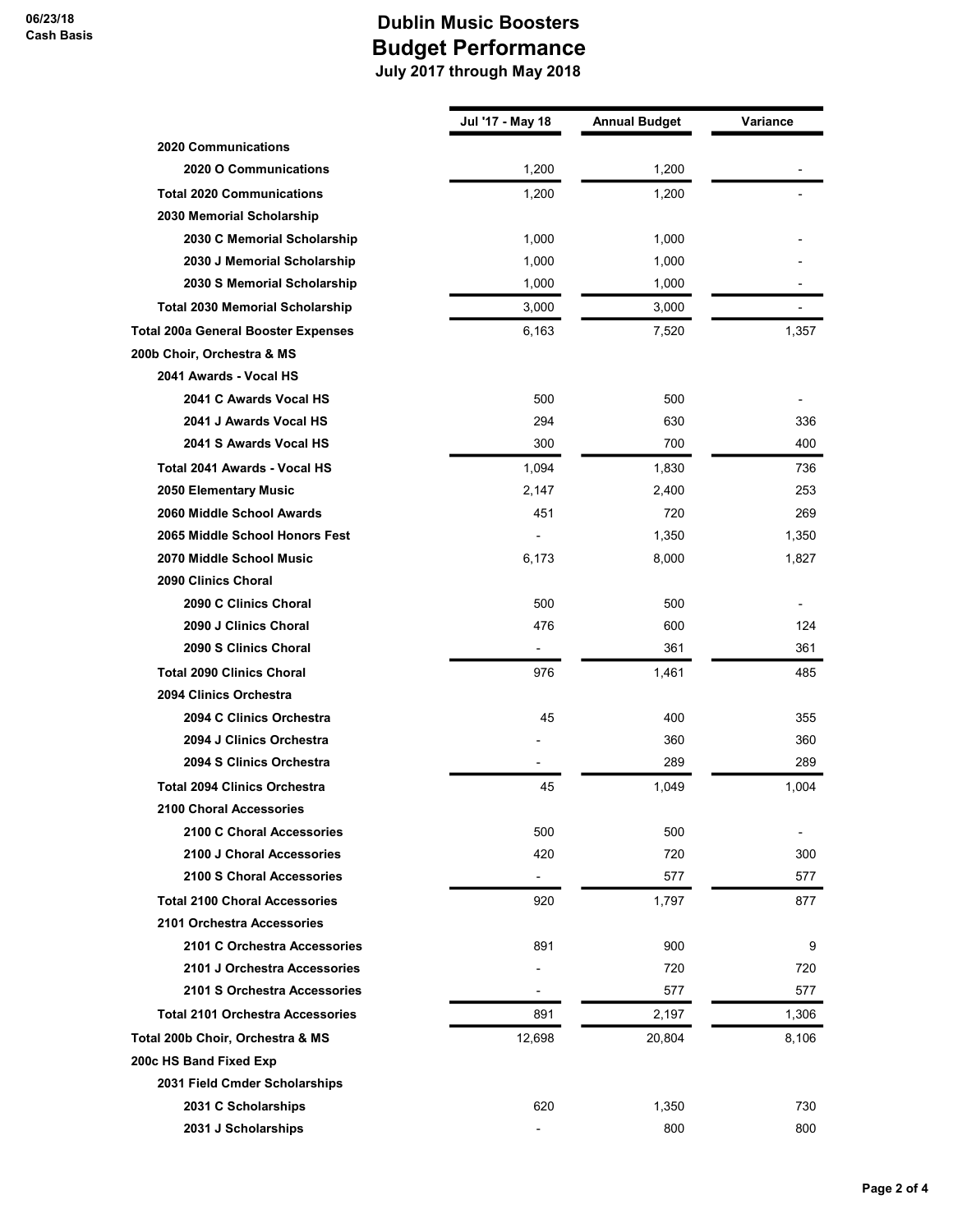|                                              | Jul '17 - May 18 | <b>Annual Budget</b> | Variance |
|----------------------------------------------|------------------|----------------------|----------|
| 2031 S Scholarships                          |                  | 400                  | 400      |
| <b>Total 2031 Field Cmder Scholarships</b>   | 620              | 2,550                | 1,930    |
| 2110 Transportation Maintenance              |                  |                      |          |
| 2110 C Transportation Maint                  | 151              | 200                  | 49       |
| 2110 J Transportation Maint                  | 550              | 550                  |          |
| 2110 S Transportation Maint                  | $\blacksquare$   | 160                  | 160      |
| <b>Total 2110 Transportation Maintenance</b> | 701              | 910                  | 209      |
| 2120 MarchingBand Show Design                |                  |                      |          |
| 2120 C Marching BandShow Design              | 14,345           | 11,250               | (3,095)  |
| 2120 J Marching BandShow Design              | 10,596           | 11,250               | 654      |
| 2120 S Marching BandShow Design              | 11,884           | 7,000                | (4,884)  |
| <b>Total 2120 MarchingBand Show Design</b>   | 36,825           | 29,500               | (7, 325) |
| Total 200c HS Band Fixed Exp                 | 38,146           | 32,960               | (5, 186) |
| 200d Band Variable Expenses                  |                  |                      |          |
| 2040 Awards - Instrumental HS                |                  |                      |          |
| 2040 C Awards Instrumental HS                | 997              | 600                  | (397)    |
| 2040 J Awards Instrumental HS                | 1,767            | 1,800                | 33       |
| 2040 S Awards Instrumental HS                |                  | 1,000                | 1,000    |
| Total 2040 Awards - Instrumental HS          | 2,763            | 3,400                | 637      |
| 2080 Repair / Replacement                    |                  |                      |          |
| 2080 C Repair/Replacement                    | 5,911            | 3,500                | (2, 411) |
| 2080 J Repair/Replacement                    | 2,566            | 2,500                | (66)     |
| 2080 S Repair/Replacement                    | 2,224            | 2,000                | (224)    |
| Total 2080 Repair / Replacement              | 10,701           | 8,000                | (2,701)  |
| 2081 Percussion                              |                  |                      |          |
| 2081 C Percussion                            |                  | 2,500                | 2,500    |
| 2081 J Percussion                            | 7,390            | 4,000                | (3,390)  |
| 2081 S Percussion                            | 1,124            | 1,500                | 376      |
| <b>Total 2081 Percussion</b>                 | 8,513            | 8,000                | (513)    |
| 2091 Clinics Marching Band                   |                  |                      |          |
| 2091 C Clinics Marching Band                 | 607              | 2,748                | 2,141    |
| 2091 S Clinics Marching Band                 | 565              | 1,000                | 435      |
| <b>Total 2091 Clinics Marching Band</b>      | 1,172            | 3,748                | 2,576    |
| 2092 Clinics Flag Corps                      |                  |                      |          |
| 2092 C Clinics Flag Corps                    | 3,975            | 2,000                | (1, 975) |
| 2092 S Clinics Flag Corps                    | 500              | 1,500                | 1,000    |
| <b>Total 2092 Clinics Flag Corps</b>         | 4,475            | 3,500                | (975)    |
| 2093 Clinics Concert Band                    |                  |                      |          |
| 2093 C Cinics Concert Band                   | 3,175            | 500                  | (2,675)  |
| 2093 J Cinics Concert Band                   | 375              | 300                  | (75)     |
| 2093 S CInics Concert Band                   | 300              | -                    | (300)    |
| <b>Total 2093 Clinics Concert Band</b>       | 3,850            | 800                  | (3,050)  |
| 2095 Clinics Jazz                            |                  |                      |          |
| 2095 C Clinics Jazz                          | 250              | 400                  | 150      |